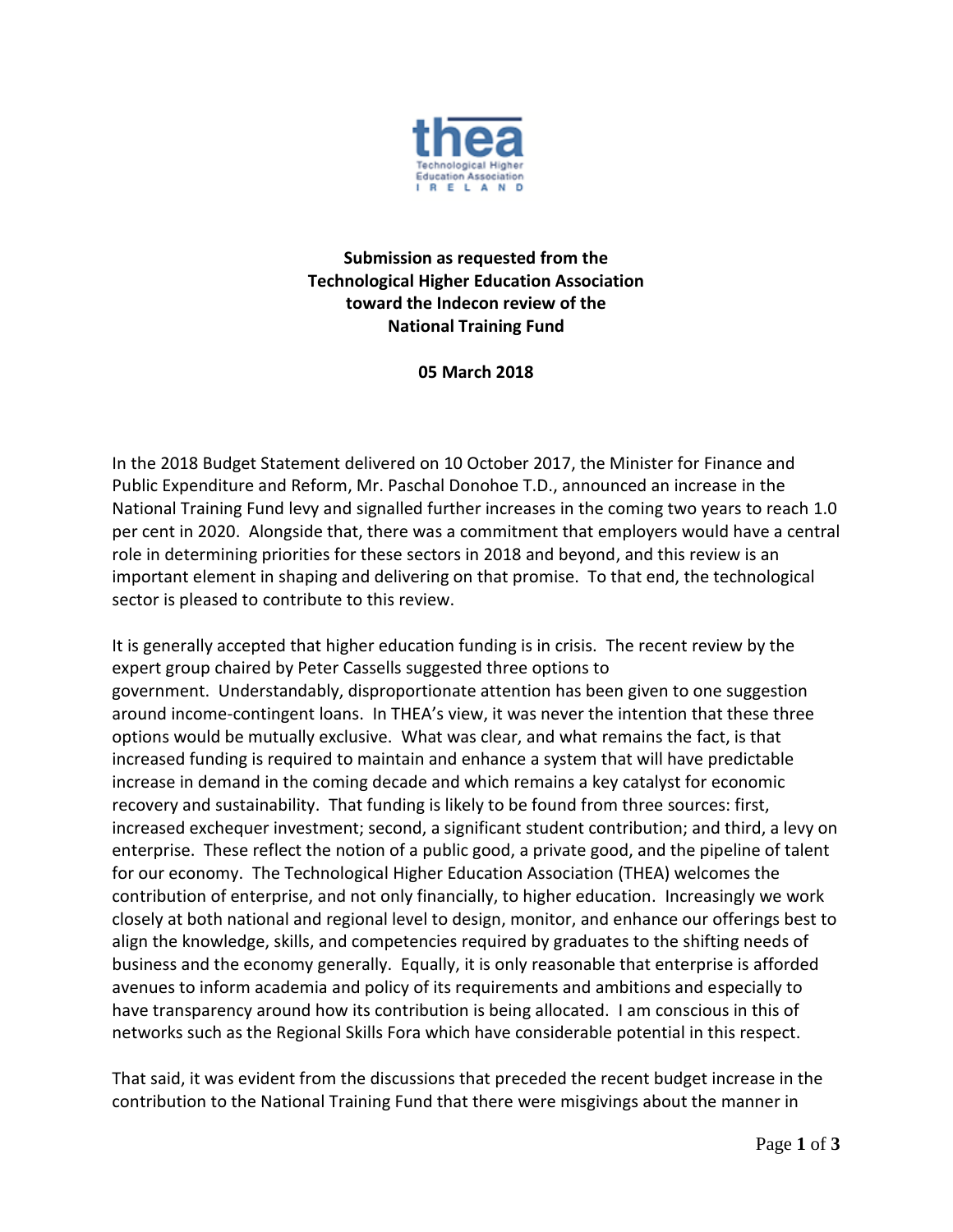which the fund itself had been utilized to date, its oversight, and around intentions for its future use. That there was a large sum of money not yet utilized was cited as an argument against any additional contribution. Equally, concern was expressed around the governance of this resource and the manner in which enterprise might have a voice in shaping future expenditure. From the perspective of THEA, these are not unreasonable arguments. The transparency around the existing fund, and communication of the manner in which it is being employed and the attendant benefits accruing, deserve attention. But equally, the contribution of business and industry through the NTF must be viewed with some measure; in the broad scheme of things, this, while significant and necessary, is proportionately small compared to the contributions of government and learners. Thus any governance that might be suggested through this review should not look in isolation at the NTF, but might be advised to take a broader view and to see the skills development agenda within a more strategic and broader context. There is opportunity here at the very highest governance level to work even more closely with enterprise. It will always be the case that business timelines and requirements are likely, in the main, to be more immediate than those of higher education. Notwithstanding, this sector has shown itself agile and adept at responding quickly to industry needs in putting in place efficiently and in a timely manner targeted and supportive programmes as requested. A shared governance model would assist further in this and in realizing a better shared understanding and also in shaping the realistic expectations of both sides. THEA will be prepared to work with colleagues in the IUA and IBEC in contributing to just such a governance.

The publication recently of *Project Ireland 2040* and the allied *National Development Plan 2018 - 2027* provides just such a context. Chapter 5 of that plan which sets out the vision for a strong economy, supported by enterprise, innovation, and skills speaks repeatedly of collaboration between enterprise and academia. The prospect of building competitive clusters in strategic sectors and in support of entrepreneurialism along with regional sectoral clustering which specifically links business, higher education, and the enterprise agencies, and the new Technology and Innovation Poles (TIPS) to drive regional and rural development are but examples of the type of coordination that will be required to deliver upon this plan. I strongly recommend that any consideration of the National Training Fund is located in that context and is not seen as something separate and peripheral. As we move toward an exciting new landscape for higher education with the advent of technological universities, what is required more than ever is greater cohesion between the many initiatives that are now surfacing.

A parallel consideration worth factoring in is the increasing policy alignment between further and higher education. THEA is working closely with colleagues in Education and Training Boards Ireland and the requirements of industry will need support from both sectors and it would thus be advisable that the response be coordinated in some manner. For example, enterprise will require ideally a single point of contact and optimum visibility of what offerings are available to it. The resultant offerings, be they full-time programmes or more focused specialist modules to meet specific requirements, will most likely move well beyond what might reasonably be sponsored out of the limited NTF; for this reason again, THEA proposes that a more strategic approach be adopted and that it be shaped in a manner that affords employers a voice in determining priorities as committed to by minsters Donohoe and Bruton.